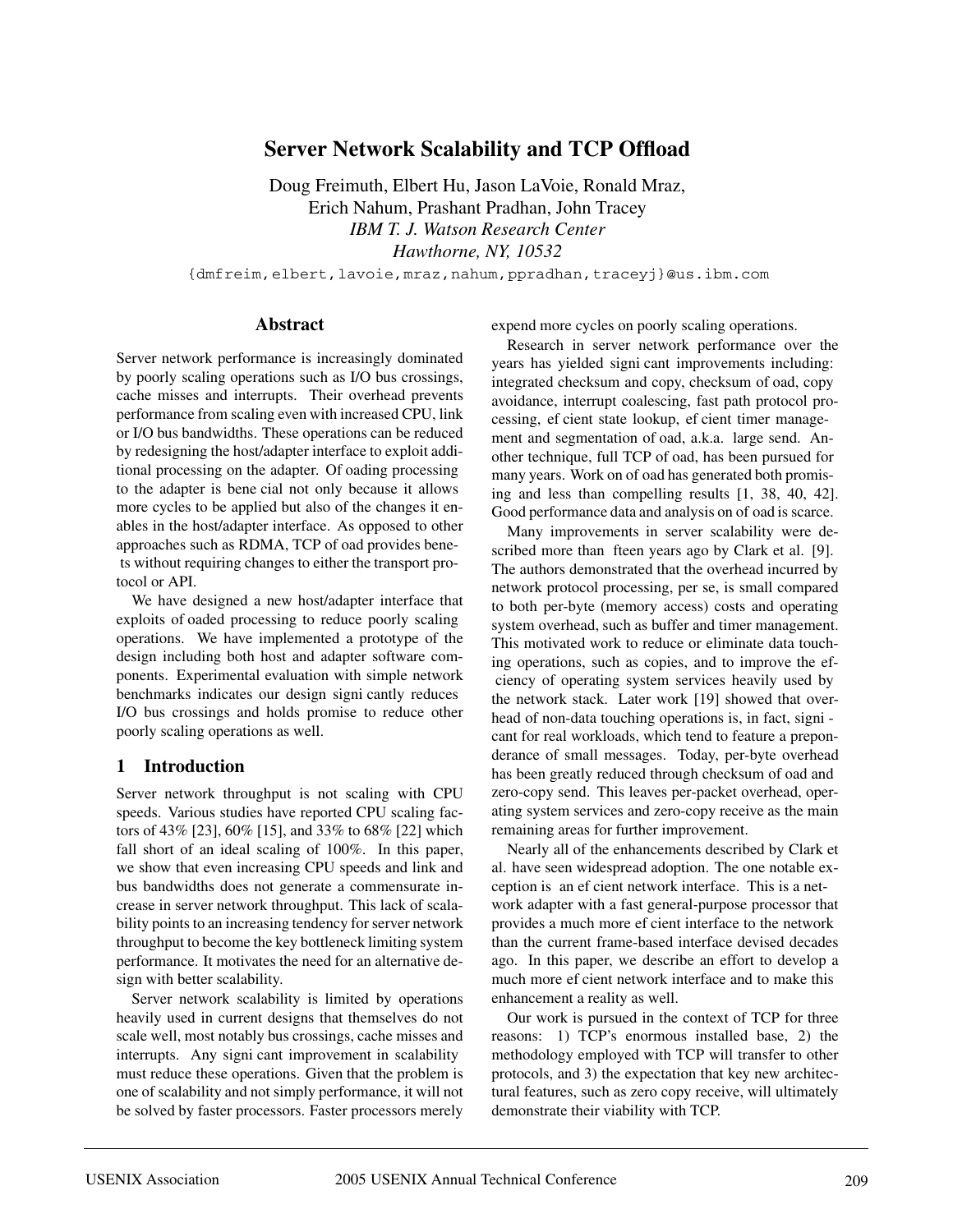The work described here is part of a larger effort to improve server network scalability. We began by analyzing server network performance and recognizing, as others have, a significant scalability problem. Next, we identified specific operations to be the cause, specifically: bus crossings, cache misses, and interrupts. We formulated a design that reduces the impact of these operations. This design exploits additional processing at the network adapter, i.e. offload, to improve the efficiency of the host/adapter interface which is our primary focus. We have implemented a prototype of the new design which consists of host and adapter software components and have analyzed the impact of the new design on bus crossings. Our findings indicate that offload can substantially decrease bus crossings and holds promise to reduce other scalability limiting operations such as cache misses. Ultimately, we intend to evaluate the design in a cycle-accurate hardware simulator. This will allow us to comprehensively quantify the impact of design alternatives on cache misses, interrupts and overall performance over several generations of hardware.

This paper is organized as follows. Section 2 provides motivation and background. Section 3 presents our design, and the current prototype implementation is described in Section 4. Section 5 presents our experimental infrastructure and results. Section 6 surveys and contrasts related work, and Section 7 summarizes our contributions and plans for future work.

## **2 Motivation and Background**

To provide the proper motivation and background for our work, we first describe the current best practices of techniques and optimizations for network server performance. Using industry standard benchmarks we then show that, despite these practices, servers are still not scaling with CPU speeds via several benchmarks. Since TCP offload has been a controversial topic in the research community, we review the critiques of offload, providing counterarguments to each point. How TCP offload addresses these scaling issues is described in more detail in Section 3.

## **2.1 Current Best Practices**

Current high-performance servers have adopted many techniques to maximize performance. We provide a brief overview of them here.

**Send le with zero copy.** Most operating systems have a sendfile or transmitfile operation that allows sending a file over a socket without copying the contents of the file into user space. This can have substantial performance benefits [30]. However, the benefits are limited to send-side processing; it does not affect receive-side processing. In addition, it requires the server application to maintain its data in the kernel, which may not be feasible

for systems such as application servers, which generate content dynamically.

**Checksum of oad.** Researchers have shown that calculating the IP checksum over the body of the data can be expensive [19]. Most high-performance adapters have the ability to perform the IP checksum over both the contents of the data and the TCP/IP headers. This removes an expensive data-touching operation on both send and receive. However, adapter-level checksums will not catch errors introduced by transferring data over the I/O bus, which has led some to advocate caution with checksum offload [41].

**Interrupt coalescing.** Researchers have shown that interrupts are costly, and generating an interrupt for each packet arrival can severely throttle a system [28]. In response, adapter vendors have enabled the ability to delay interrupts by a certain amount of time or number of packets in an effort to batch packets per interrupt and amortize the costs [14]. While effective, it can be difficult to determine the proper trigger thresholds for firing interrupts, and large amounts of batching may cause unacceptable latency for an individual connection.

**Large send/segmentation of oad.** TCP/IP implementers have long known that larger MTU sizes provide greater efficiency, both in terms of network utilization (fewer headers per byte transferred) and in terms of host CPU utilization (fewer per-packet operations incurred per byte sent or received). Unfortunately, larger MTU sizes are not usually available due to Ethernet's 1516 byte frame size. Gigabit Ethernet provides "jumbo frames" of 9 KB, but these are only useful in specialized local environments and cannot be preserved across the wide-area Internet. As an approximation, certain operating systems, such as AIX and Linux, provide large send or TCP segmentation offload (TSO) where the TCP/IP stack interacts with the network device as if it had a large MTU size. The device in turn segments the larger buffers into 1516-byte Ethernet frames and adjusts the TCP sequence numbers and checksums accordingly. However, this technique is also limited to send-side processing. In addition, as we demonstrate in Section 2.2, the technique is limited by the way TCP performs congestion control.

**Ef cient connection management.** Early networked servers did not handle large numbers of TCP connections efficiently, for example by using a linear linkedlist to manage state [26]. This led to operating systems using hash table based approaches [24] and separating table entries in the TIME WAIT state [2].

**Asynchronous interfaces.** To maximize concurrency, high-performance servers use asynchronous interfaces as not to block on long-latency operations [33]. Server applications interact using an event notification interface such as select() or poll(), which in turn can have performance implications [5]. Unfortunately,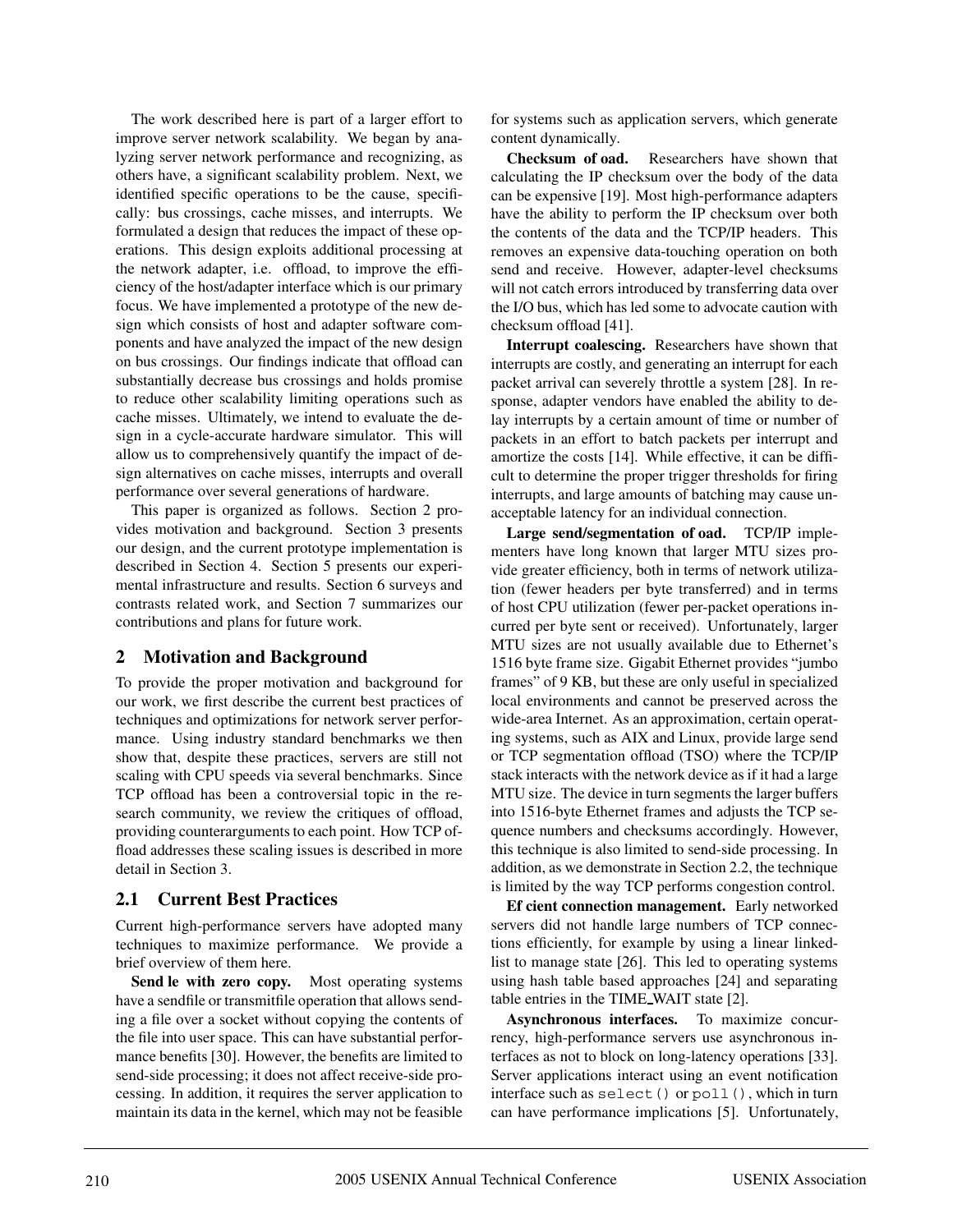| Machine                  | <b>BIOS</b> | Clock | Cycle | <b>Bus</b> | <b>Bus</b> | L1          | L <sub>2</sub> | E1000          |
|--------------------------|-------------|-------|-------|------------|------------|-------------|----------------|----------------|
|                          | Release     | Speed | Time  | Width      | Speed      | <b>Size</b> | <b>Size</b>    | <b>NICs</b>    |
|                          | Date        | (MHz) | (ns)  | (bits)     | (MHz)      | (KB)        | (KB)           | (num)          |
| <b>Workstation-Class</b> |             |       |       |            |            |             |                |                |
| 500 MHz P3               | Jul 2000    | 500   | 2.000 | 32         | 33         | 32          | 512            |                |
| 933 MHz P3               | Mar 2001    | 933   | 1.070 | 32         | 33         | 32          | 256            |                |
| 1.7 GHz P4               | Sep 2003    | 1700  | 0.590 | 64         | 66         | 8           | 256            | 2              |
| Server-Class             |             |       |       |            |            |             |                |                |
| 450 MHz P2-Xeon          | Jan 2000    | 450   | 2.200 | 64         | 33         | 32          | 2048           | $\mathcal{L}$  |
| 1.6 GHz P4-Xeon          | Oct 2001    | 1600  | 0.625 | 64         | 100        | 8           | 256            | 3              |
| 3.2 GHz P4-Xeon          | May 2004    | 3200  | 0.290 | 64         | 133        | 8           | 512            | $\overline{4}$ |

Table 1: Properties for Multiple Generations of Machines

these interfaces are typically only for network I/O and not file I/O, so they are not as general as they could be.

**In-kernel implementations.** Context switches, data copies, and system calls can be avoided altogether by implementing the server completely in kernel space [17, 18]. While this provides the best performance, inkernel implementations are difficult to implement and maintain, and the approach is hard to generalize across multiple applications.

**RDMA**. Others have also noticed these scaling problems, particularly with respect to data copying, and have offered RDMA as a solution. Interest in RDMA and Infiniband [4] is growing in the local-area case, such as in storage networks or cluster-based supercomputing. However, RDMA requires modifications to both sides of a conversation, whereas Offload can be deployed incrementally on the server side only. Our interest is in supporting existing applications in an inter-operable way, which precludes using RDMA.

While effective, these optimizations are limited in that they do not address the full range of scenarios seen by a server. The main restrictions are: 1) that they do not apply to the receive side, 2) they are not fully asynchronous in the way they interact with the operating system, 3) they do not minimize the interaction with the network interface, or 4) they are not inter-operable. Additionally, many techniques do not address what we believe to be the fundamental performance issue, which is overall server scalability.

## **2.2 Server Scalability**

The recent arrival of 10 gigabit Ethernet and the promise of 40 and 100 gigabit Ethernet in the near future show that raw network bandwidth is scaling at least as quickly as CPU speed. However, it is well-known that memory speeds are not scaling as quickly as CPU speed increases [16]. As a consequence of this and other factors, researchers have observed that the performance of host TCP/IP implementations is not scaling at the same rate as CPU speeds in spite of raw network bandwidth increases.

To quantify how performance scales over time, we ran a number of experiments using several generations of machines, described in detail in Table 1. We break the machines into 2 classes: desk-side workstations and rack-mounted servers with aggressive memory systems and I/O busses. The workstations include a a 500 MHz Intel Pentium 3, a 933 MHz Intel Pentium 3, and a a 1.7 GHz Pentium 4. The servers include a 450 MHz Pentium II-Xeon, a 1.6 GHz P4 Xeon, and a 3.2 GHz P4 Xeon. In addition, each of the P4-Xeon servers have 1 MB L3 caches. Each machine runs Linux 2.6.9 and has a number of Intel E1000 MT server gigabit Ethernet adapters, connected via a Dell gigabit switch. Load is generated by five 3.2 GHz P4-Xeons acting as clients, each using an E1000 client gigabit adapter and running Linux 2.6.5. We chose the E1000 MT adapters for the servers since these have been shown to be one of the highest-performing conventional adapters on the market [32], and we did not have access to a 10 gigabit adapter.

We measured the time to access various locations in the memory hierarchy for these machines, including from the L1 and L2 caches, main memory, and the memory-mapped I/O registers on the E1000. Memory hierarchy times were measured using LMBench [25]. To measure the device I/O register times, we added some modifications to the initialization routine of the Linux 2.6.9 E1000 device driver code. Table 2 presents the results. Note that while L1 and L2 access times remain relatively consistent in terms of processor cycles, the time to access main memory and the device registers is increasing over time. If access times were improving at the same rate as CPU speeds, the number of clock cycles would remain constant.

To see how actual server performance is scaling over time, we ran the static portion of SPECweb99 [12] us-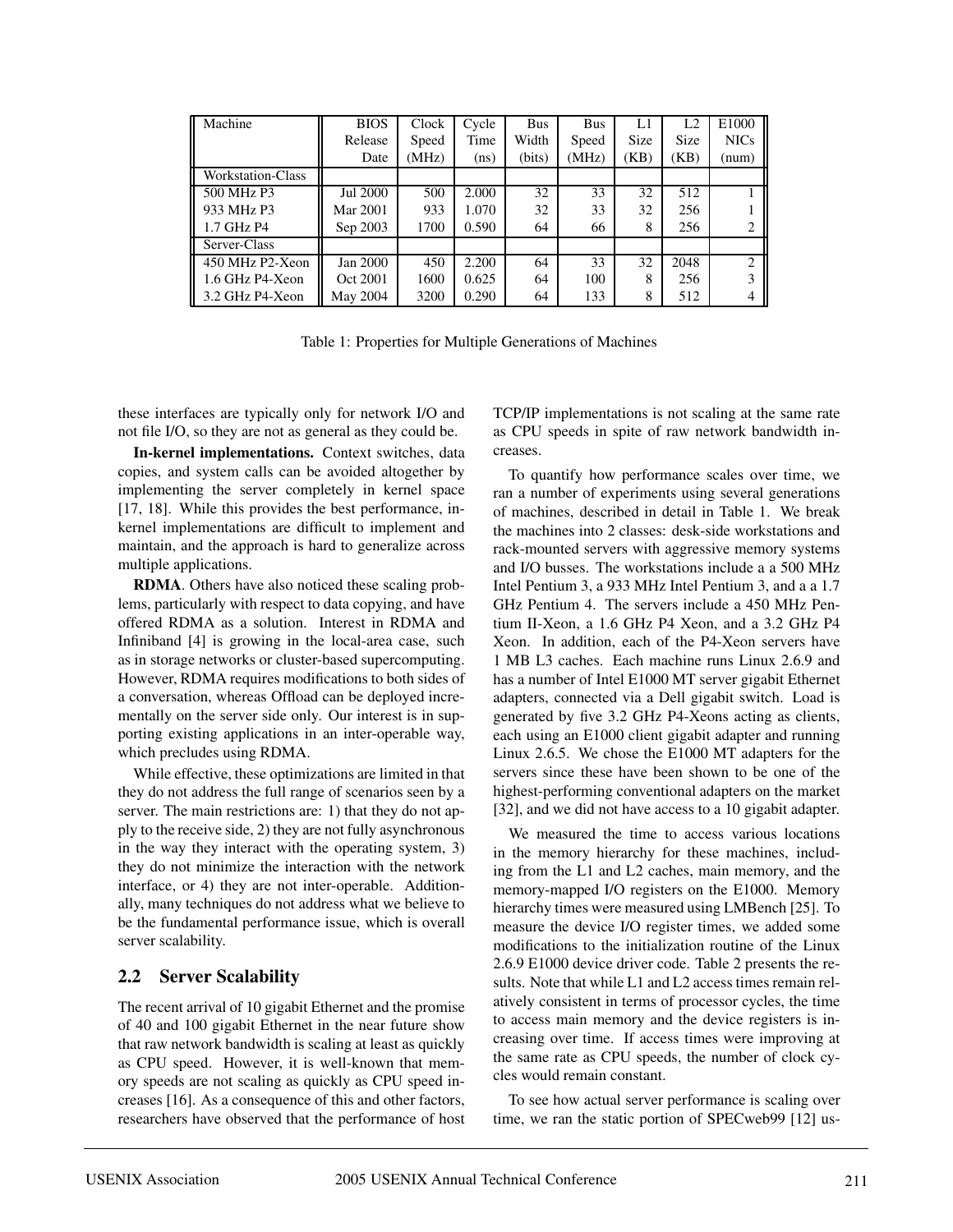| Machine                  | L1 Cache |        | L <sub>2</sub> Cache |        | Main   |        | I/O Register |        | I/O Register |        |
|--------------------------|----------|--------|----------------------|--------|--------|--------|--------------|--------|--------------|--------|
|                          |          | Hit    | Hit                  |        | Memory |        | Read         |        | Write        |        |
|                          | Time     | Clock  | Time                 | Clock  | Time   | Clock  | Time         | Clock  | Time         | Clock  |
|                          | (ns)     | Cycles | (ns)                 | Cycles | (ns)   | Cycles | (ns)         | Cycles | (ns)         | Cycles |
| <b>Workstation-Class</b> |          |        |                      |        |        |        |              |        |              |        |
| 500 MHz P3               | 6        | 3      | 44                   | 22     | 162    | 80     | 600          | 300    | 300          | 150    |
| 933 MHz P3               | 3.25     | 3      | 7.5                  |        | 173    | 161    | 700          | 654    | 400          | 373    |
| 1.7 GHz P4               | 1.2      | 2      | 10.9                 | 18     | 190    | 323    | 800          | 1355   | 100          | 169    |
| Server-Class             |          |        |                      |        |        |        |              |        |              |        |
| 450 MHz P2-Xeon          | 6.75     | 3      | 38.3                 | 17     | 207    | 93     | 800          | 363    | 200          | 90     |
| 1.6 GHz Xeon             | 1.37     | ↑      | 11.57                | 18     | 197    | 315    | 900          | 1440   | 300          | 480    |
| 3.2 GHz Xeon             | 0.6      | 2      | 5.8                  | 18     | 111    | 376    | 500          | 1724   | 200          | 668    |

Table 2: Memory Access Times for Multiple Generations of Machines

ing a recent version of Flash [33, 37]. In these experiments, Flash exploits all the available performance optimizations on Linux, including sendfile() with zero copy, TSO, and checksum offload on the E1000. Table 3 shows the results. Observe that server performance is not scaling with CPU speed, even though this is a heavily optimized server making use of all current best practices. This is not because of limitations in the network bandwidth; for example, the 3.2 GHz Xeon-based machine has 4 gigabit interfaces and multiple 10 gigabit PCI-X busses.

### **2.3 Offload: Critiques and Responses**

In this paper, we study TCP offload as a solution to the scalability problem. However, TCP offload has been hotly debated by the research community, perhaps best exemplified by Mogul's paper, "TCP offload is a dumb idea whose time has come" [27]. That paper effectively summarizes the criticisms of TCP offload, and so, we use the structure of that paper to offer our counterarguments here.

**Limited processing requirements.** One argument is that Clark et al. [9] show that the main issue in TCP performance is implementation, not the TCP protocol itself, and a major factor is data movement; thus Offload does not address the real problem. We point out that Offload does not simply mean TCP header processing; it includes the entire TCP/IP stack, including poorlyscaling, performance-critical components such as data movement, bus crossings, interrupts, and device interaction. Offload provides an improved interface to the adapter that reduces the use of these scalability-limiting operations.

**Moore's Law:** Moore's Law states that CPU speeds are doubling every 18 months, and thus one claim is that Offload cannot compete with general-purpose CPUs. Historically, chips used by adapter vendors have not increased at the same rate as general-purpose CPUs due to

the economies of scale. However, offload can use commodity CPUs with software implementations, which we believe is the proper approach. In addition, speed needs only to be matched with the interface (e.g., 10 gigabit Ethernet), and we argue proper design reduces the code path relative to the non-offloaded case (e.g. with fewer memory copies). Sarkar et al. [38] and Ang [1] show that when the NIC CPU is under-provisioned with respect to the host CPU, performance can actually degrade. Clearly the NIC processing capacity must be sized properly. Finally, increasing CPU speeds does not address the scalability issue, which is what we focus on here.

**Ef cient host interface:** Early critiques are that TCP Offload Engines (TOE) vendors recreated "TCP over a bus". Development of an elegant and efficient host/adapter interface for offload is a fundamental research challenge, one we are addressing in this paper.

**Bad buffer management:** Unless Offload engines understand higher-level protocols, there is still an application-layer header copy. While true, copying of application headers is not as performance-critical as copying application data. One complication is the application combining its own headers on the same connection with its data. This can only be solved by changing the application, which is already proposed in RDMA extensions for NFS and iSCSI [7, 8].

**Connection management overhead:** Unlike conventional NICs, offload adapters must maintain perconnection state. Opponents argue that offload cannot handle large numbers of connections, but Web server workloads have forced host TCP stacks to discover techniques to efficiently manage 10,000's of connections. These techniques are equally applicable for an interfacebased implementation.

**Resource management overhead:** Critics argue that tracking resource management is "more difficult" for offload. We do not believe this is the case. It is straight-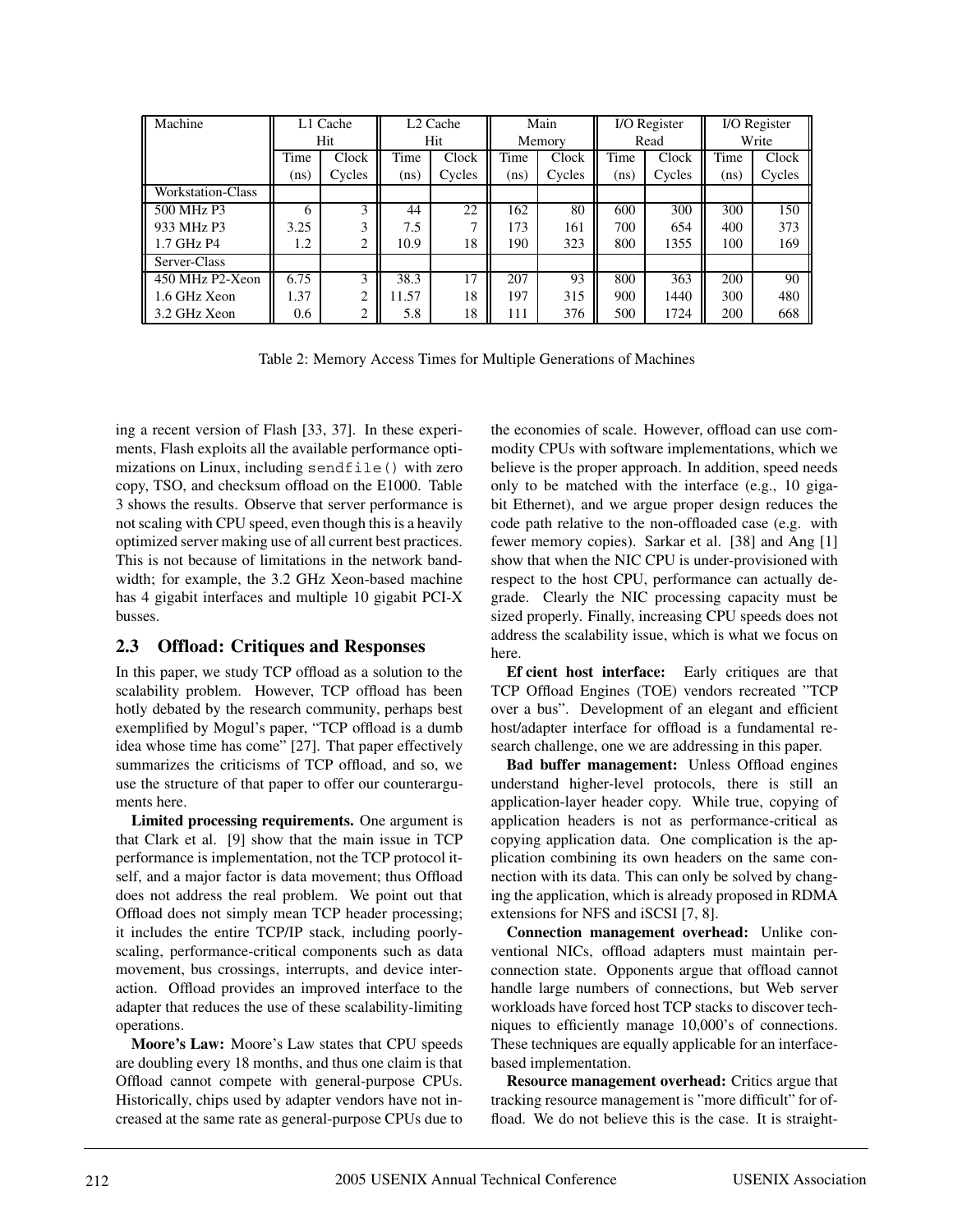| Machine           | Throughput | Requested   | Conforming  | Scale      | Scale   | Ratio               |
|-------------------|------------|-------------|-------------|------------|---------|---------------------|
|                   | (ops/sec)  | Connections | Connections | (achieved) | (ideal) | $\left( \% \right)$ |
| Workstation-Class |            |             |             |            |         |                     |
| 500 MHz P3        | 1231       | 375         | 375         | 1.00       | 1.00    | 100                 |
| 933 MHz P3        | 1318       | 400         | 399         | 1.06       | 1.87    | 56                  |
| 1.7 GHz P4        | 3457       | 1200        | 1169        | 3.20       | 3.40    | 94                  |
| Server-Class      |            |             |             |            |         |                     |
| 450 MHz P2-Xeon   | 2230       | 700         | 699         | 1.00       | 1.00    | 100                 |
| 1.6 GHz P4-Xeon   | 8893       | 2800        | 2792        | 4.00       | 3.56    | 112                 |
| 3.2 GHz P4-Xeon   | 11614      | 2500        | 3490        | 5.00       | 7.10    | 71                  |

Table 3: SPECWeb99 Performance Scalability over Multiple Generations of Machines

forward to extend the notion of resource management across the interface without making the adapter aware of every process as we will show in Sections 3 and 4.

**Event management:** The claim is that offload does not address managing the large numbers of events that occur in high-volume servers. It is true that offload, per se, does not address *application visible* events, which are better addressed by the API. However, offload can shield *the host operating system* from spurious unnecessary *adapter events*, such as TCP acknowledgments or window advertisements. In addition, it allows batching of other events to amortize the cost of interrupts and bus crossings.

**Partial offload is sufficiently effective:** Partial offload approaches include checksum offload and large send (or TCP Segmentation Offload), as discussed in Section 2.1. While useful, they have limited value and do not fully solve the scalability problem as was shown in Section 2.2. Other arguments include that checksum offload actually masks errors to the host [41]. In contrast, offload allows larger batching and the opportunity to perform more rigorous error checking (by including the CRC in the data descriptors).

**Maintainability:** Opponents argue that offload-based approaches are more difficult to update and maintain in the presence of security and bug patches. While this is true of an ASIC-based approach, it is not true of a software-based approach using general-purpose hardware.

**Quality assurance:** The argument here is that offload is harder to test to determine bugs. However, testing tools such as TBIT [31] and ANVL [11] allow remote testing of the offload interface. In addition, software based approaches based on open-source TCP implementations such as Linux or FreeBSD facilitate both maintainability and quality assurance.

**System management interface:** Opponents claim that offload adapters cannot have the same management interface as the host OS. This is incorrect: one example is SNMP. It is trivial to extend this to an offload adapter.

**Concerns about NIC vendors:** Third-party vendors may go out of business and strand the customer. This has nothing to do with offload; it is true of any I/O device: disk, NIC, or graphics card. Economic incentives seem to address customer needs. In addition, one of the largest NIC vendors is Intel.

# **3 System Design**

In this Section we describe our Offload design and how it addresses scalability.

## **3.1 How Offload Addresses Scalability**

**A higher-level interface**. Offload allows the host operating system to interact with the device at a higher level of abstraction. Rather than simply queuing MTU-sized packets for transmission or reception, the host issues commands at the transport layer (e.g., connect(), accept(), send(), close()). This allows the adapter to shield the host from transport layer events (and their attendant interrupt costs) that may be of no interest to the host, such as arrivals of TCP acknowledgments or window updates. Instead, the host is only notified of meaningful events. Examples include a completed connection establishment or termination (rather than every packet arrival for the 3-way handshake or 4-way tear-down) or application-level data units. Sufficient intelligence on the adapter can determine the appropriate time to transfer data to the host, either through knowledge of standardized higher-level protocols (such as HTTP or NFS) or through a programmable interface that can provide an application signature (i.e., an application-level equivalent to a packet filter). By interacting at this higher level of abstraction, the host will transfer less data over the bus and incur fewer interrupts and device register accesses.

**Ability to move data in larger sizes**. As described in Section 2.1, the ability to use large MTUs has a significant impact on performance for both sending and re-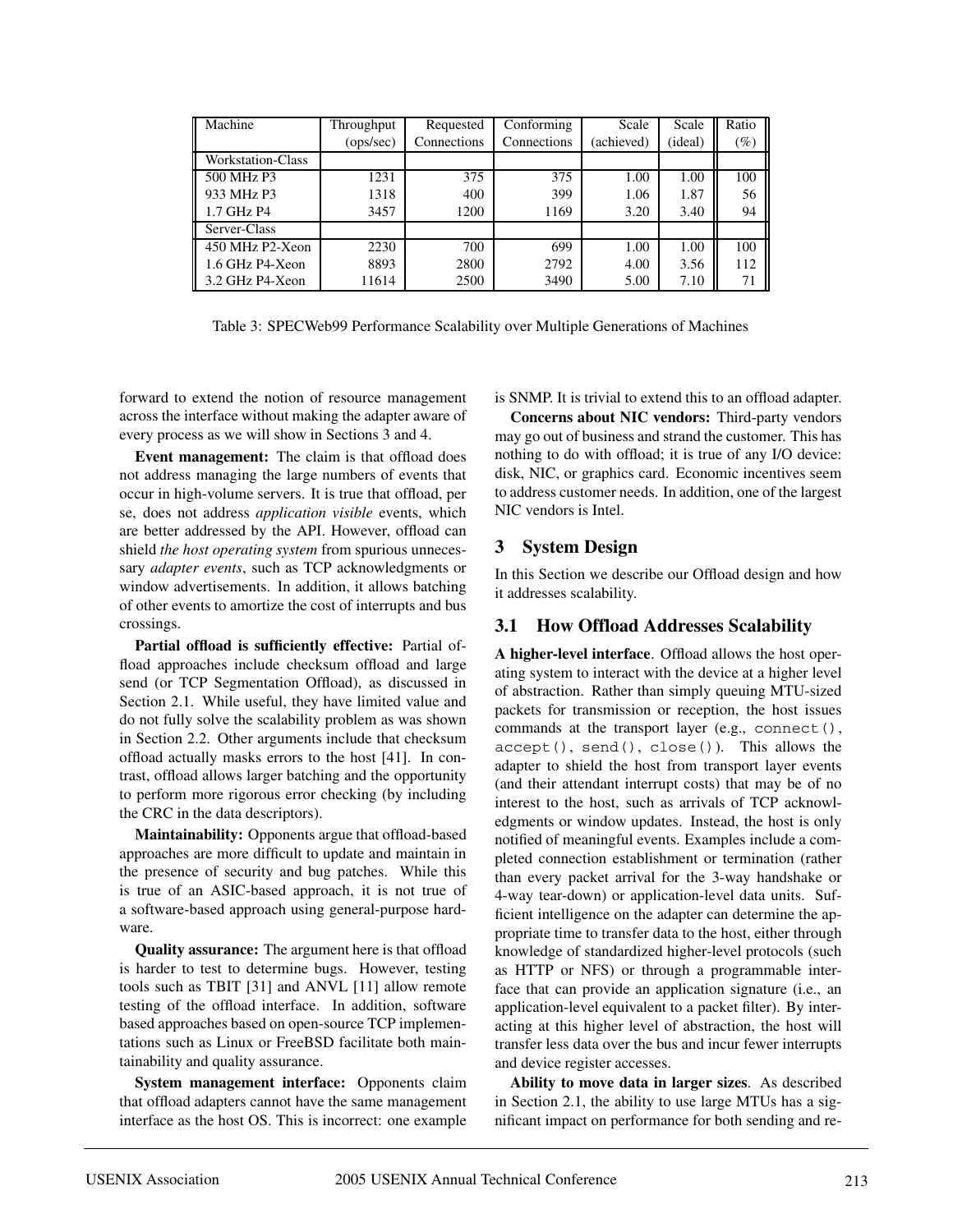

Figure 1: Conventional Protocol Stack

ceiving data. Large send/TSO only approximates this optimization, and only for the send side. In contrast, of oad allows the host to send and receive data in large chunks unaffected by the underlying MTU size. This reduces use of poorly scaling components by making more ef cient use of the I/O bus. Utilization of the I/O bus is not only affected by the data sent over it, but also by the DMA descriptors required to describe that data; of oad reduces both. In addition, data that is typically DMA'ed over the I/O bus in the conventional case is not transferred here, for example TCP/IP and Ethernet headers.

**Improving memory reference behavior**. We believe of oad will not only increase available cycles to the application but improve application memory reference behavior. By reducing cache and TLB pollution, cache hit rates and CPI will improve, increasing application performance.

## **3.2 Current Adapter Designs**

Perhaps the simplest way to understand an architecture that of oads all TCP/IP processing is to outline the ways in which of oad differs from conventional adapters in the way it interacts with the OS. Figure 1 illustrates a conventional protocol architecture in an operating system. Operating systems tend to communicate with conventional adapters only in terms of data transfer by providing them with two queues of buffers. One queue is made up of ready-made packets for transmission; the other is a queue of empty buffers to use for packet reception. Each queue of buffers is identi ed, in turn, by a descriptor table that describes the size and location of each buffer in the queue. Buffers are typically described in physical memory and must be pinned to ensure that they



Figure 2: Offload Architecture

are accessible to the card, i.e., so that they are not paged out. The adapter provides a memory-mapped I/O interface for telling the adapter where the descriptor tables are located in physical memory, and provides an interface for some control information, such as what interrupt number to raise when a packet arrives. Communication between the host CPU and the adapter tends to be in one of three forms, as is shown in Figure 1: DMA's of buffers and descriptors to and from the adapter; reads and writes of control information to and from the adapter, and interrupts generated by the adapter.

### **3.3 Offloaded Adapter Design**

An architecture that seeks to of oad the full TCP/IP stack has both similarities and differences in the way it interacts with the adapter. Figure 2 illustrates our of oad architecture. As in the conventional scenario, queues of buffers and descriptor tables are passed between the host CPU and the adapter, and DMA's, reads, writes and interrupts are used to communicate. In the of oad architecture, however, the host and the adapter communicate using a higher level of abstraction. Buffers have more explicit data structures imposed on them that indicate both control and data interfaces. As with a conventional adapter, passed buffers must be expressed as physical addresses and must be in pinned memory. The control interface allows for the host to command the adapter (e.g., what port numbers to listen on) and for the adapter to instruct the host (e.g., to notify the host of the arrival of a new connection). The control interface is invoked, for example, by conventional socket functions that control connections: socket(), bind(), listen(), connect(), accept(), setsock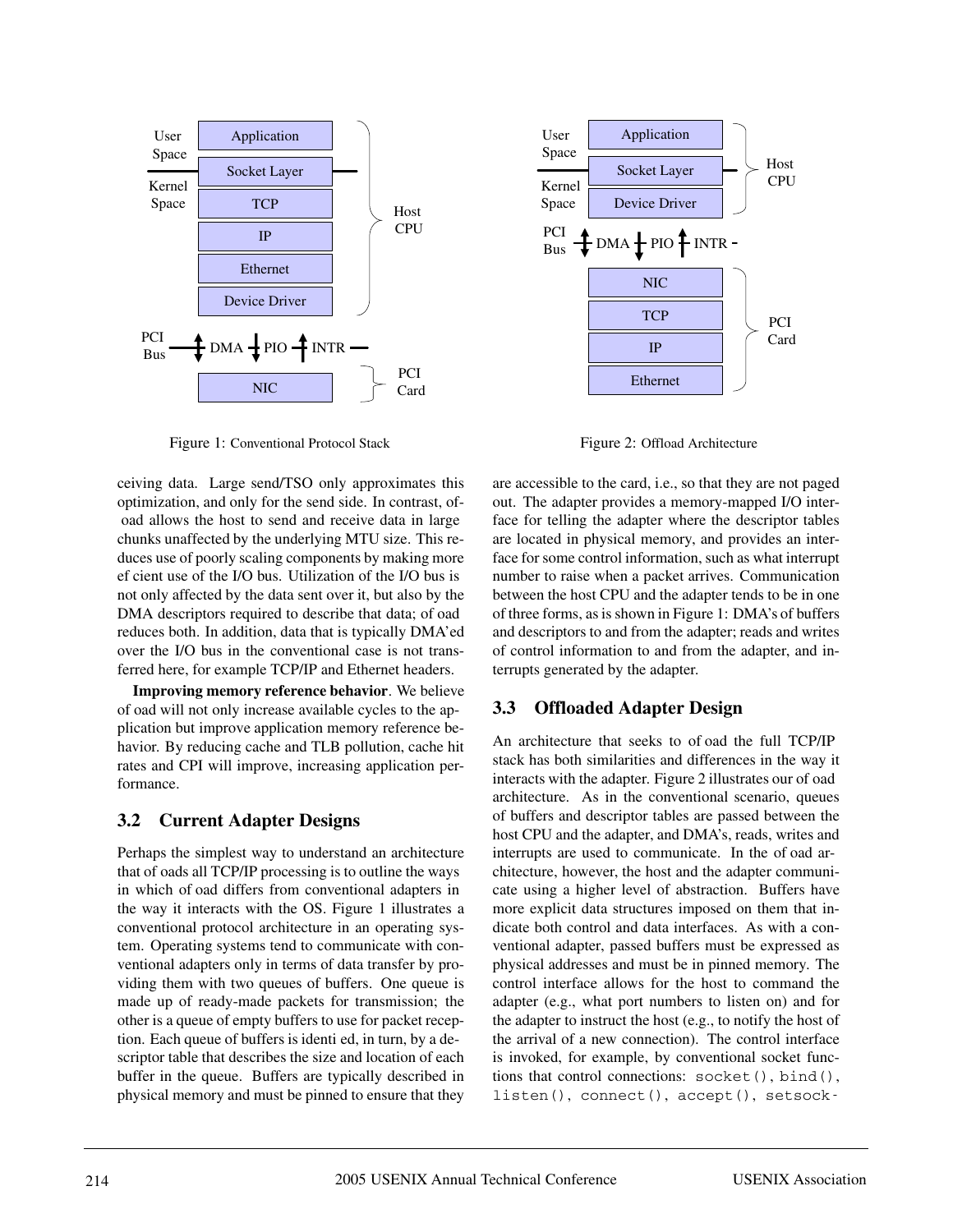opt(), etc. The data interface provides a way to transfer data on established connections for both sending and receiving and is invoked by socket functions such as send(), sendto(), write(), writev(), read(), readv(), etc. Even the data interface is at a higher layer of abstraction, since the passed buffers consist of application-specific data rather than fully-formed Ethernet frames with TCP/IP headers attached. In addition, these buffers need to identify which connection that the data is for. Buffers containing data can be in units much larger than the packet MTU size. While conceptually they could be of any size, in practice they are unlikely to be larger than a VM page size.

As with a conventional adapter, the interface to the offload adapter need not be synchronous. The host OS can queue requests to the adapter, continue doing other processing, and then receive a notification (perhaps in the form of an interrupt) that the operation is complete. The host can implement synchronous socket operations by using the asynchronous interface and then block the application until the results are returned from the adapter. We believe asynchronous operation is key in order to ameliorate and amortize fixed overheads. Asynchrony allows larger-scale batching and enables other optimizations such as polling-based approaches to servers [3, 28].

The offload interface allows supporting conventional user-level APIs, such as the socket interface, as well as newer APIs that allow more direct access to user memory such as DAFS, SDP, and RDMA. In addition, offload allows performing *zero-copy* sends and receives *without changes to the socket API*. The term zero-copy refers to the elimination of memory-to-memory copies by the host. Even in the zero-copy case, data is still transferred across the I/O bus by the adapter via DMA.

For example, in the case of a send using a conventional adapter, the host typically copies the data from user space into to a pinned kernel buffer, which is then queued to the adapter for transmission. With an intelligent adapter, the host can block the user application and pin its buffers, then invoke the adapter to DMA the data directly from the user application buffer. This is similar to previous "single-copy" approaches [13, 20], except that the transfer across the bus is done by the adapter DMA and not via an explicit copy by the host CPU.

Observe from Figure 2 that the interaction between the host and the adapter now occurs between the socket and TCP layers. A naive implementation may make unnecessary transfers across the PCI bus for achieving socket functionality. For example, accept() would now cause a bus crossing in addition to a kernel crossing, as could setsockopt() for actions such as changing the send or receive buffer sizes or the Nagle algorithm. However, each of these costs can be amortized via batching multiple requests into a single request that crosses the bus. For example, multiple arrived connections can be aggregated into a single accept() crossing which then translates into multiple accept() system calls. On the other hand, certain events that would generate bus crossings with a conventional adapter might not do so with a offload adapter, such as ACK processing and generation. The relative weight of these advantages and disadvantages depends on the implementation and workload of the application using the adapter.

### **4 System Implementation**

To evaluate our design and the impact of design decisions, we implemented a software prototype. Our decision to implement the prototype purely in software, rather than building or modifying actual adapter hardware, was motivated by several factors. Since our goal is to study not just performance, but scalability, we ultimately intend to model different hardware characteristics, for both the host and adapter, using a cycle accurate hardware simulator. Limiting our analysis to only currently available hardware would hinder our evaluation for future hardware generations. Ultimately, we envision an adapter with a general purpose processor, in addition to specialized hardware to accelerate specific operations such as checksum calculation. Our prototype software is intended to serve as a reference implementation for a production adapter.

Our prototype is composed of three main components:

- OSLayer, an operating system layer that provides the socket interface to applications and maps it to the descriptor interface shared with the adapter;
- Event-driven TCP, our offloaded TCP implementation;
- IOLib, a library that encapsulates interaction between OSLayer and Event-driven TCP.

At the moment, OSLayer is implemented as a library that is statically linked with the application. Ultimately, it will be decomposed into two components: a library linked with applications and a component built in the kernel. Event-driven TCP currently runs as a userlevel process that accesses the actual network via a raw socket. It will eventually become the main software loop on the adapter. The IOLib implementation currently communicates via TCP sockets, but the design allows for implementations that communicate over a PCI bus or other interconnects such as Infiniband. This provides a vehicle for experimentation and analysis and allows us to measure bus traffic without having to build a detailed simulation of a PCI bus or other interconnect.

We used the Flash Web server for our evaluation, with Flash and OSLayer running on one machine and Eventdriven TCP running on another. We use httperf [29] running on a separate machine to drive load. To compare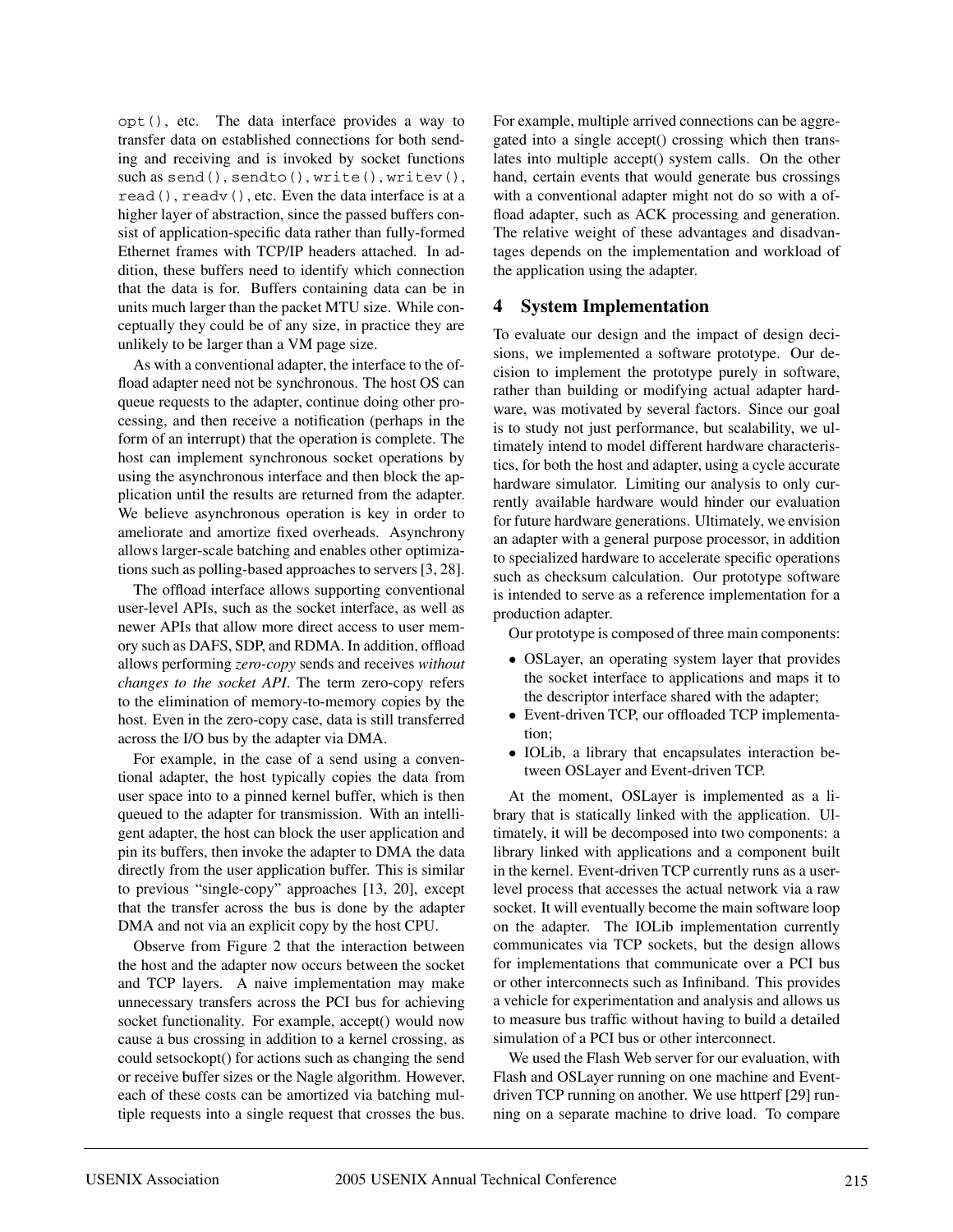

Figure 3: Offload Prototype

the behavior of the prototype with the conventional case, we evaluate a similar client-server configuration using an E1000 device driver that has been instrumented to measure bus traffic. Figure 3 illustrates how the components fit together. The implementation is described in more detail below.

## **4.1 OSLayer**

OSLayer is essentially the socket interface decoupled from the TCP protocol implementation. OSLayer is a library that exposes an asynchronous socket interface to network applications. As seen in Figure 3, the application employs the socket API and OSLayer communicates with Event-driven TCP via IOLib through descriptors, discussed in more detail in Section 4.3. After creating the descriptor appropriate to the particular API function, the call is returned.

OSLayer and Event-driven TCP interact via a byte stream abstraction. Towards that end, OSLayer transfers buffers of 4 KB to Event-driven TCP. For large transfers, this reduces the number of DMA's and bus crossings significantly.

To further limit bus crossings and increase scalability, OSLayer employs several techniques. Descriptors can be batched before transferring them to the card. In the current implementation, we allow batching using a configurable batching level. However, a timer is used to ship over descriptors that have been waiting sufficiently long before the batching level has been reached. Even if batching is set to one, descriptors can still batch significantly with large data transfers. In addition, OSLayer performs buffer coalescing (similar to the TCP CORK socket option on Linux), which is utilized by the Flash Web server. When using the sendfile() operation, this allows HTTP headers and data to be aggregated,

thus sharing a descriptor and therefore a transfer. While the conventional Linux stack is limited to two sk bufs, OSLayer can combine any number of sk buffs into one.

# **4.2 Event Driven TCP**

Event-driven TCP (EDT) performs the majority of the TCP processing for the adapter and was derived from the Arsenic user-level TCP stack [34]. Normally a TCP stack running on the host is animated by three types of events: a calling user-space application process or thread, a packet arrival, or a timer interrupt. Since there are no applications on the adapter, an event-driven architecture was chosen since it scales better than a process or thread-based approach. EDT is thus a single-threaded event-based closed loop, implemented as a stand-alone user-space process. On every iteration of the loop, each of the following are checked: pending packets, new descriptors, DMA completion and TCP timers. Execution is thus animated by packet and descriptor arrivals, DMA completions, and TCP timer firings.

Event-driven TCP does not necessarily notify OSLayer of every packet. For example, instead of informing OSLayer about every acknowledgment, OSLayer is only alerted when an entire transfer completes. OSLayer receives only a single event for a connection establishment or termination, rather than each packet of the TCP handshake. This reduces the number of descriptors (and their corresponding events) to be transferred and processed by the host.

EDT communicates to OSlayer by passing descriptors through IOLib, discussed in Sections 4.3 and 4.4. Since it is a user-space process, EDT sends and receives packets over the network using raw sockets and libpcap [21].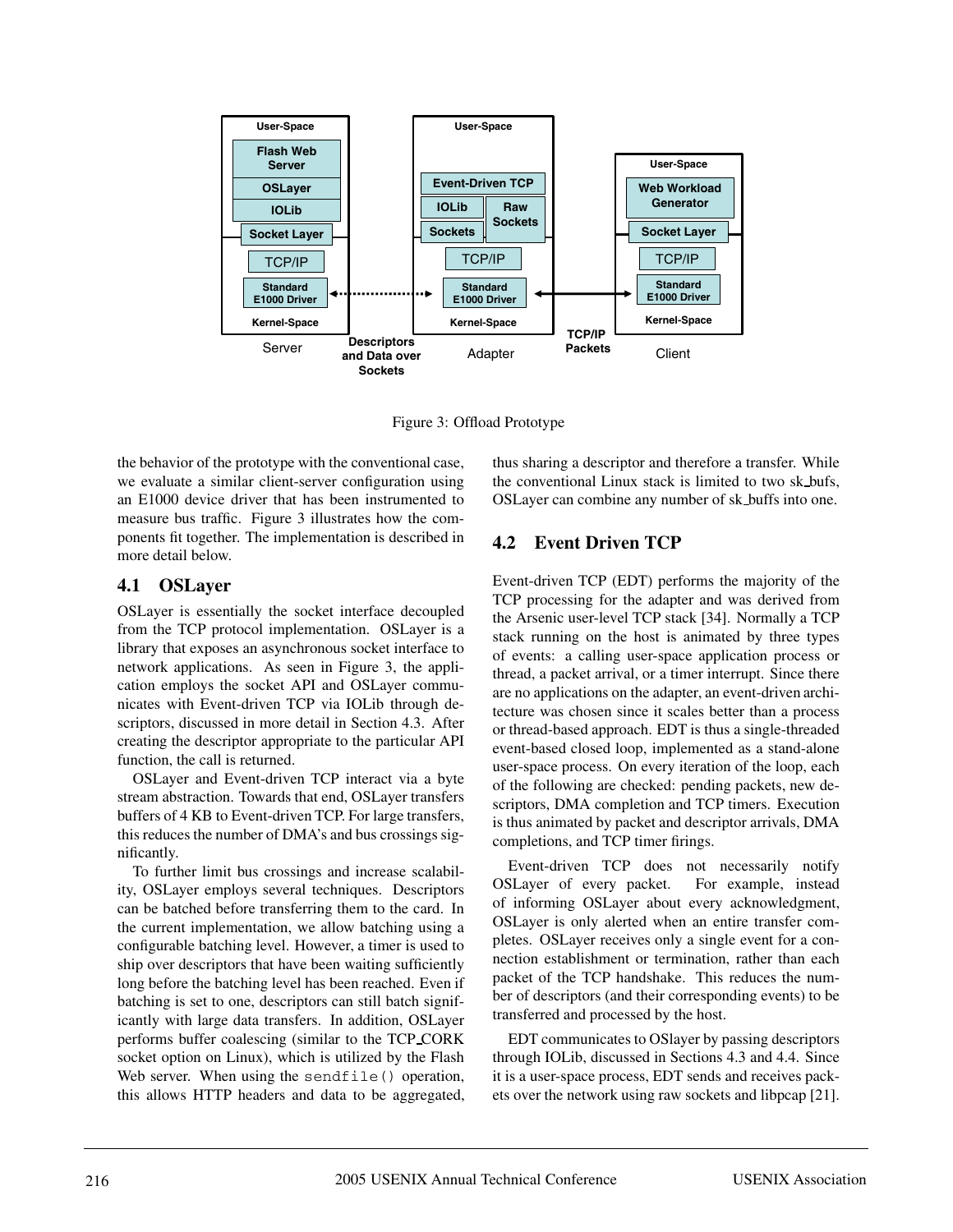### **4.3 Descriptors**

Descriptors are a software abstraction intended to capture the hardware-level communication mechanism that occurs over the I/O bus between host and adapter. Descriptors are primarily typed by how they are used: *request* descriptors for issuing commands (e.g., CON-NECT, SEND), and *response* descriptors for the results of those commands (e.g., success, failure, retry, etc.). Descriptors are further categorized as control (SOCKET, BIND, etc.) or data (SEND, RECV). Two separate sets of tables are used for each transfer direction.

When an application calls send, a SEND request descriptor is transferred from OSLayer to Event-driven TCP, containing the address and length of the buffer to be sent. A request for DMA is queued at Event-driven TCP and the next descriptor is processed. After the DMA completes, the event is picked up by Event-driven TCP, and a response descriptor is created with the address of the buffer. This descriptor informs OSLayer that the buffer is no longer used. Upon receipt of this SEND response, OSLayer cleans up the send buffer. Of course, many send descriptors can be sent to Event-driven TCP at once. Buffers described by a SEND descriptor can be up to 4 KB. We chose 4 KB since this is the standard page size in most architectures; however, our implementation has the ability to transfer up to 64K bytes.

When receive() is called, the RECV descriptor is transferred from OSLayer to Event-driven TCP, containing the address and length of the buffer to DMA received data into. If data is available on Event-driven TCP's receive queue, a DMA is immediately initiated. Later, after DMA is finished, a RECV response descriptor is created, notifying OSLayer that the data is available, and Event-driven TCP can free its own sk buff. If data is not available upon receipt of a RECV descriptor, the buffer is placed on a receive buffer queue for that connection. When the data does arrive later on the appropriate connection, the buffer is removed from the queue, the DMA is performed, and a RECV response descriptor is created and sent to the host.

Most of the control descriptors work in a relatively straightforward manner; however, the CLOSE operation is worth describing in more detail. A CLOSE descriptor is transferred from OSLayer to Event-driven TCP when the application initiates a close. After sending out all of the sk buffs on the write queue, Event-driven TCP will signal the close to the remote peer via sending a packet with the FIN bit set. After the final ACK is sent a response descriptor is created. In the event the other side closes the connection, a CLOSE command descriptor is created in Event-driven TCP and sent to OSLayer. OSLayer need not reply with a CLOSE response descriptor in this case; OSLayer just notifies the application and cleans up appropriately.

All DMA's involving data are initiated by Eventdriven TCP, allowing EDT to control the flow up to the host. Note that a DMA is not necessarily performed immediately. Since the request for a DMA is queued, it may be some time before a response to a descriptor is received by OSLayer.

This queued DMA approach required some changes to the TCP stack because pending sends were not preventing a CLOSE descriptor from being processed before the send's DMA competed. Since it was difficult to determine how many sends were queued for DMA (and when they were finished), "empty" sk buffs are placed on the write queue with a flag set indicating that the data is not yet present. When the DMA completes, this flag is set to true, and the sk buff is ready for sending. Thus, this flag is checked before sending any sk buff. This caused changes in several components in the TCP stack. For example, close processing is now split into two pieces. The first part indicates the connection is in the process of closing; The second part actually completes the close, after the last DMA is complete and the buffer is sent.

# **4.4 IOLib**

IOLib provides a communication library to the OSlayer and Event- driven TCP code by abstracting the I/O layer to a generic Put/Get interface. We chose this approach for ease of porting the offload prototype to bus, fabric or serial communication interfaces. Thus, only IOLib needs to understand the specific properties of the underlying communication link, while the calls within OSLayer and Event-driven TCP remain unchanged.

The IOLib Put/Get library has an asynchronous queuing interface for sending and receiving data. This interface is augmented by virtual interface registers that can be used for base address references traditionally used in the PCI bus interface. Communications support for the Put/Get interface can be provided by several types of communication: shared memory, message passing, etc. Figure 3 shows an example of how the server and adapter components communicate using IOLib, where support for the Put/Get interface is provided over a standard TCP/IP socket.

Since IOLib provides the interface between the host and the adapter, it is a natural place to monitor traffic between the two. To facilitate comparisons to conventional adapter implementations, we instrumented IOLib to measure three different aspects of I/O traffic: number of DMA's requested, number of bytes transferred, and number of I/O bus cycles consumed by a transfer. The model for capturing the number of bus cycles consumed is based on a 133 MHz, 64 bit PCI-X bus and is calculated as follows: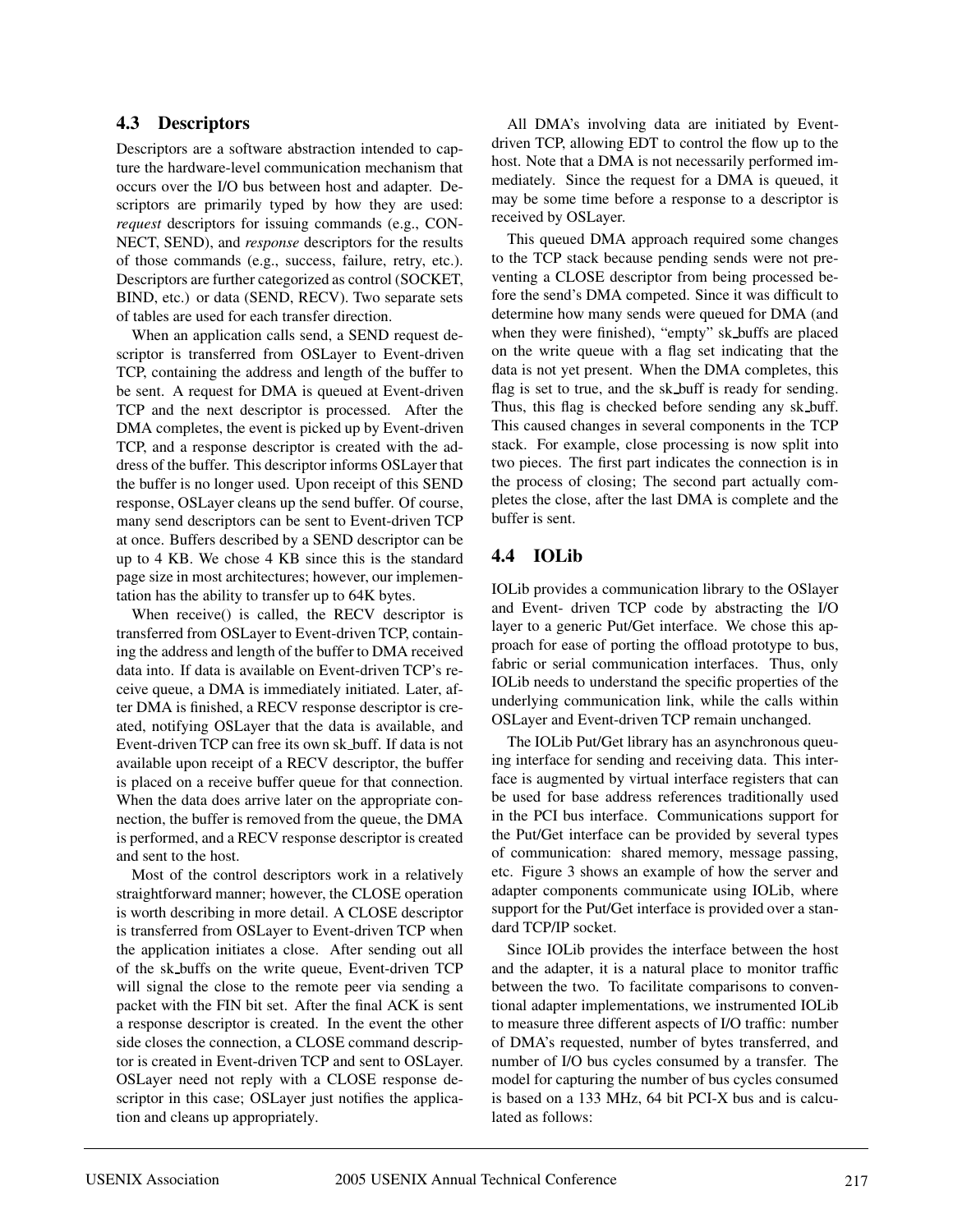

Figure 4: Baseline Configuration

$$
cycles = 4 + ((transfer\_size + 7)/8)
$$

This is because four cycles are required for initiation and termination [10], the bus is eight bytes (64 bits) wide, and transfers that are less than a full multiple of eight consume the bus for the entire cycle. Charges are incurred for all data transferred; not only the packet buffers transferred but also for the DMA descriptors that describe them.

### **4.5 Limitations of the Prototype**

OSLayer is still under active development. Many of the socket options not used by Flash are not fully implemented. OSLayer requires a single-threaded application because there is no current mechanism to distinguish descriptors between threads or processes. A feedback mechanism is still required so that OSLayer knows how many send buffers are available in Event-driven TCP. If there are no send buffers available, then OSLayer can return a failure code to the application invoking the send.

More work can be done to improve and extend Eventdriven TCP. For example, it could be made current with the latest version of the Linux TCP stack. We believe performance would be improved if sk buffs could reference multiple noncontiguous pages.

Certain non-essential descriptors are not yet implemented. An immediate mode descriptor, that is, one with the data embedded directly in the descriptor, would also reduce the number of bus crossings. Descriptors for sending status (e.g., the number of available send buffers) and option querying could also improve performance and allow more dynamic behavior. Finally, descriptors to cancel a send or a receive are needed.

Several new operations with associated descriptors are planned. A batching ACCEPT operation will allow OSLayer to instruct Event-driven TCP to wait for N connections to be established before returning a response to the host. A single response descriptor would contain all of the requisite information about each connection. In the appropriate scenarios, this should reduce ACCEPT descriptor traffic. The next logical step is to provide the option of delaying the connection notification until the arrival of the first data on a newly-established connection. Another item is the addition of a "close" option to a SEND descriptor that lets a close operation be combined with a send. This eliminates the need for a separate close descriptor, and can increase the likelihood that the FIN bit is piggybacked on the final data segment.

We are also designing cumulative completion descriptors. Instead of completing each send or receive request individually with its own SEND/RECV complete descriptor, we intend to have a send complete descriptor that indicates completion of all requests up to and including that one. This change requires no syntactic changes to the descriptors; it simply changes the semantics of the response so that completion of a send/receive implicitly indicates completion of any previous sends. This approach is employed by OE [42], and we believe the benefits can be achieved in our stack as well.

## **4.6 E1000 Driver**

To provide comparisons with a baseline system, we modified the Linux 2.6.9 Intel E1000 device driver code to measure the same three components of bus traffic as was done for IOlib: DMA's requested, bytes transferred, and bus cycles consumed. The bus model is the same as is described in Section 4.4. Sends are measured in e1000 tx queue(); receives are monitored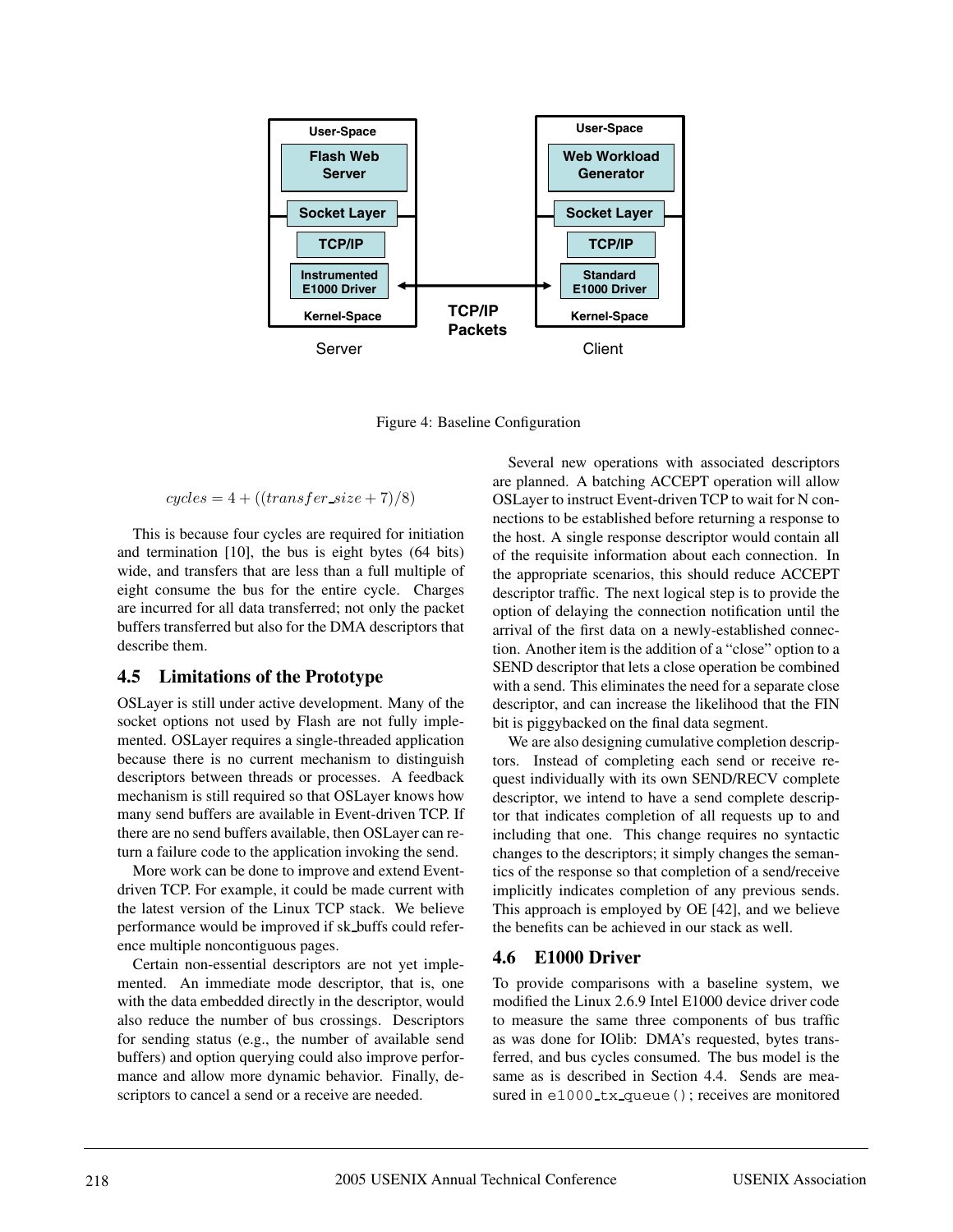|                          | 1 KB              |         |                 |       | 64 KB   |                 | 512 KB |         |        |
|--------------------------|-------------------|---------|-----------------|-------|---------|-----------------|--------|---------|--------|
|                          | E <sub>1000</sub> | Offload | Diff            | E1000 | Offload | Diff            | E1000  | Offload | Diff   |
|                          | (num)             | (num)   | $\mathscr{G}_o$ | (num) | (num)   | $\mathscr{G}_o$ | (num)  | (num)   | $(\%)$ |
| Recy DMA Count           | 12                | 11      | 08              | 62    | 39      | 37              | 363    | 189     | 48     |
| Recv Bus Cycles Consumed | 119               | 78      | 34              | 559   | 269     | 52              | 3260   | 1394    | 57     |
| Recv Bytes Transferred   | 538               | 252     | 53              | 2385  | 821     | 66              | 13900  | 4706    | 66     |
| Send DMA Count           | Q                 | Q       | $\theta$        | 159   | 56      | 64              | 1222   | 370     | 70     |
| Send Bus Cycles Consumed | 237               | 200     | 16              | 9366  | 8532    | Q               | 74244  | 67683   | 8      |
| Send Bytes Transferred   | 1572              | 1301    | 17              | 69474 | 66389   | 4               | 552132 | 529131  |        |

Table 4: Comparing IO Traffic for E1000 and Offload

in e1000 clean rx irq(). Figure 4 shows how the instrumented driver is used in our experiments.

## **5 Experimental Results**

In this Section, we present the results of our prototype described in Section 4 and compare it to a baseline implementation meant to represent the current state of the art in conventional (i.e., non-offloaded) systems. The goal is to show that offload provides a more efficient interface between the host and the adapter for the metric we are able to measure, namely, I/O traffic. We again use a simple Web server workload to evaluate our prototype. For software we use the Flash Web server [33] and the httperf [29] client workload generator. We use multiple nodes within an IBM Blade Center to produce the offload prototype configuration depicted in Figure 3. The baseline configuration is shown in Figure 4.

We examine three scenarios: transferring a small file (1 KB), a moderately-sized file (64 KB), and a large file (512 KB). This is intended to capture a spectrum of data transfer sizes and vary the ratio of per-connection costs to per-byte costs. We measure transfers in both directions (send and receive) using three metrics for utilizing the I/O bus: *DMA count*, which counts the number of times a DMA is requested from the bus; *bus cycles*, which measures the number of cycles consumed on the bus (based on the model in Section 4.4); and *bytes transferred*, to determine the raw number of bytes sent over the bus.

## **5.1 Baseline Results**

Table 4 shows our results. Overall, we see that offload is effective at reducing bus activity, with improvements up to 70 percent. We look at each transfer size in turn. Examining the results for 1 KB transfers in Table 4, note that there is a significant improvement on the receive path, mainly due to shielding the host from ACK packets. However, this is a send-side test, and the number of bytes sent from application to application do not change. Even so, we see a moderate reduction (4-17 %) in bytes

transferred on the send side. This is partly because TCP, IP and Ethernet headers are not transferred over the bus in the offload prototype, whereas they are in the baseline case. Note that the number of DMAs and the utilization of the bus are also reduced, up to 70 % and 16 %, respectively.

Looking at the results for 64 KB transfers, again we see significant improvement on the receive side. A larger amount of data is being sent in this experiment, and thus the byte savings on the send side are relatively small at four percent. However, note that the efficiency of the bus has greatly improved: the number of send DMA's requested falls by 64 percent, and the bus utilization is reduced by 9 percent. The amount of bus cycles consumed has also improved by 9 percent. These trends are also reflected in the 512 KB results.

## **5.2 Batching Descriptors**

One obvious method to reduce bus crossings is to transfer multiple descriptors at a time rather than one. The results presented in Table 5 provide experimental results for a minimum batching level of ten descriptors at a time, using a idle timeout value of ten milliseconds. These can be tuned to the transfer size, but are held constant for these experiments.

Observe that the numbers have improved for the 1K, 64K and 512K transfers over the previous comparison in Table 4. The improvements are limited since increasing the minimum batching threshold and timeouts did not significantly help for this type of traffic. This is because multiple response and socket descriptor messages are provided at nearly the same time. This technique is similar in concept to interrupt coalescing in adapters; the distinction is that information batched at a higher level of abstraction.

## **6 Related Work**

Several performance studies on TCP offload have been conducted using an emulation approach which partitions an SMP and uses a processor as an offload engine. These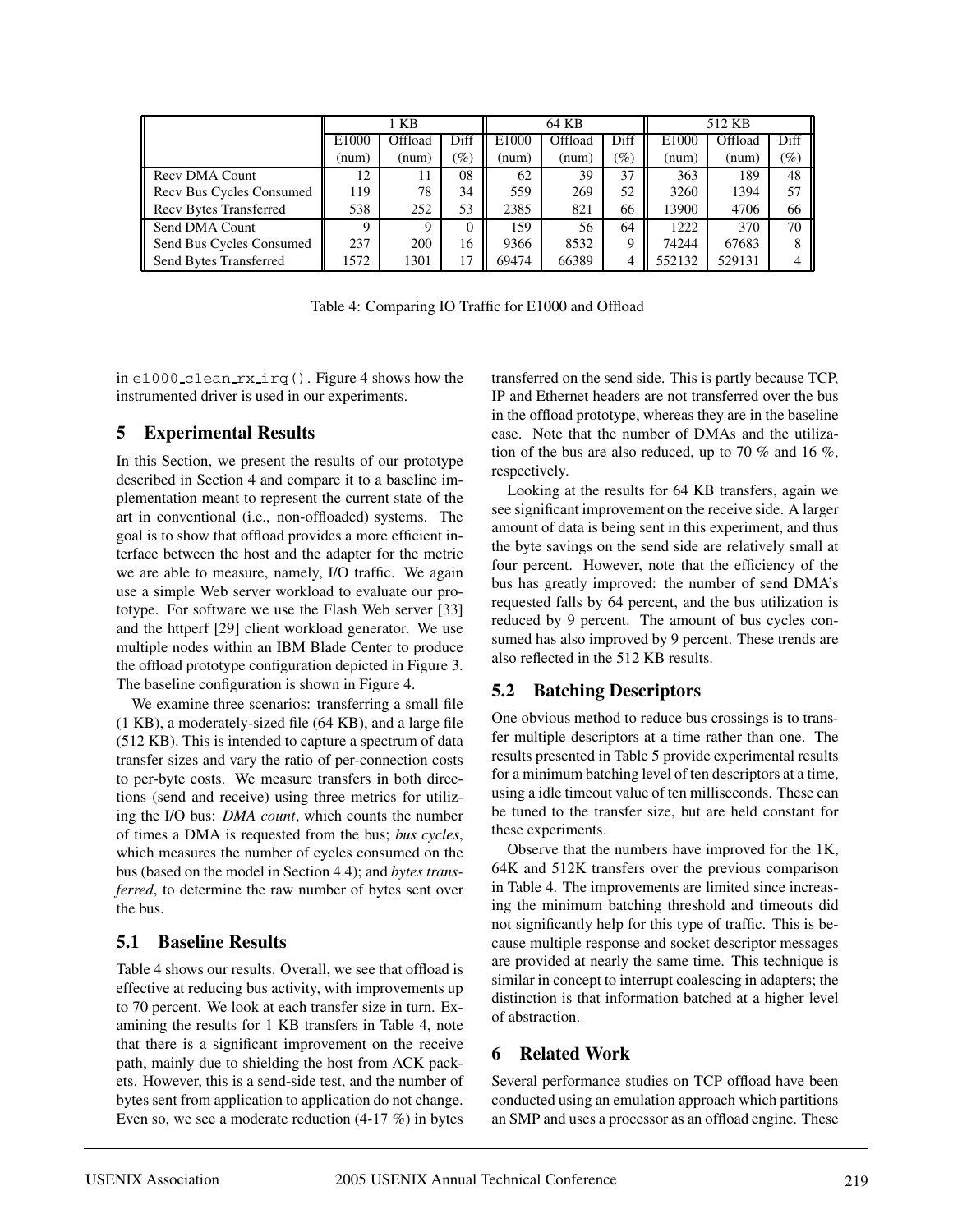|                                 | 1 KB     |         |        |       | 64 KB   |                 | 512 KB |         |        |
|---------------------------------|----------|---------|--------|-------|---------|-----------------|--------|---------|--------|
|                                 | E1000    | Offload | Diff   | E1000 | Offload | Diff            | E1000  | Offload | Diff   |
|                                 | (num)    | (num)   | $(\%)$ | (num) | (num)   | $\mathscr{G}_o$ | (num)  | (num)   | $(\%)$ |
| Recy DMA Count                  | 12       |         | 42     | 62    |         | 85              | 363    | 24      | 93     |
| <b>Recy Bus Cycles Consumed</b> | 119      | 60      | 50     | 559   | 134     | 76              | 3260   | 648     | 80     |
| <b>Recv Bytes Transferred</b>   | 538      | 244     | 55     | 2385  | 761     | 68              | 13900  | 4375    | 69     |
| Send DMA Count                  | $\Omega$ |         | 44     | 159   | 21      | 87              | 1222   | 148     | 88     |
| Send Bus Cycles Consumed        | 237      | 183     | 23     | 9366  | 8385    | 11              | 74244  | 66683   | 10     |
| Send Bytes Transferred          | 1572     | 1294    | 18     | 69474 | 66319   |                 | 552132 | 528686  | 4      |

Table 5: Comparing IO Traffic for E1000 and Offload Batching Descriptor Traffic.

studies have shown that offloading TCP processing to an intelligent interface can provide significant performance improvements when compared to the standard TCP/IP networking stack. However, the study by Westrelin et al. [42] lacks an effective way to model the I/O bus traffic that occurs between the host and offload adapter. They use the host memory bus to emulate the I/O bus, but this emulation lacks the characteristics necessary to capture the performance impact of an I/O bus such as PCI. In practice, a high-speed memory bus is not representative of the performance seen by an I/O bus. Our implementation is designed with a modular I/O library that can be used to model different I/O bus types. The focus of our paper considers multiple performance impacts on server scalability including I/O. Additionally, when using a partitioned SMP emulation approach, there is coherency traffic necessary to keep the memory state consistent between processors. This coherency overhead can affect the results, since it perturbs the interaction between the host and offload adapter and includes overhead that will not exist in a real system. Our modeled offload system does not suffer from this issue.

Rangarajan et al. [35], and Regnier et al. [36] also use a partitioned SMP approach and show greater absolute performance when dedicating a processor to packet processing. This approach can measure server scalability with respect to the CPU but does not address the underlying scalability issues that exist in other parts of the system, such as the memory bus.

TCP offload designs that do not address the scalability issues discussed in this paper might improve CPU utilization on the host for large block sizes but harm throughput and latency for small block sizes. The current generation of offload adapters in the market have simply moved the TCP stack from the host to the offload adapter without the necessary design considerations for the host and adapter interface. For some workloads this creates a bottleneck on the adapter [38]. Handshaking across the host and adapter interface can be quite costly and reduce performance especially for small messages. Additionally, Ang [1] found that there appears to be no cheap way of moving data between host memory and an intelligent interface.

Performance analysis of current generation network adapters only reveals the characteristics of networking at a given point in time. In order to understand the performance impacts of various design tradeoffs, all of the components of the system need to be modeled so that performance characteristics that change over time can be revealed. Binkert et al. [6] propose the executiondriven simulator M5 to model network-intensive workloads. M5 is capable of full system simulation including the OS, the memory model, caching effects, DMA activity and multiple networked systems. M5 faithfully models the system so it can boot an unmodified OS kernel and execute applications in the simulated environment. In Section 7 we describe the use of Mambo, an instruction level simulator for the PowerP $C^{\circledR}$ , in order to faithfully model network-intensive workloads.

Shivam and Chase [40] showed that offload can enable direct data placement, which can serve to eliminate some communication overheads, rather than of shifting them from the host to the adapter. They also provide a simple model to quantify the benefits of offload based on the ratio of communication to computation and the ratio of the host CPU processing power to the NIC processing power. Thus a workload can be characterized based on the parameters of the model and one can determine whether offload will benefit that workload. This paper can be seen as an application of Amdahl's Law to TCP offload. Their analysis suggests that offload best supports low-lambda applications such as storage servers.

Foong et al. [15] found that performance is scaling at about 60 percent of CPU speeds. This implies that generally accepted rule of thumb that states 1 bps of network link requires 1 Hz of CPU processing will not hold up over time. They point out that as CPU speed increases the performance gap widens between it and the memory and I/O bus. However, their study did not generate an implementation and their results are from using an em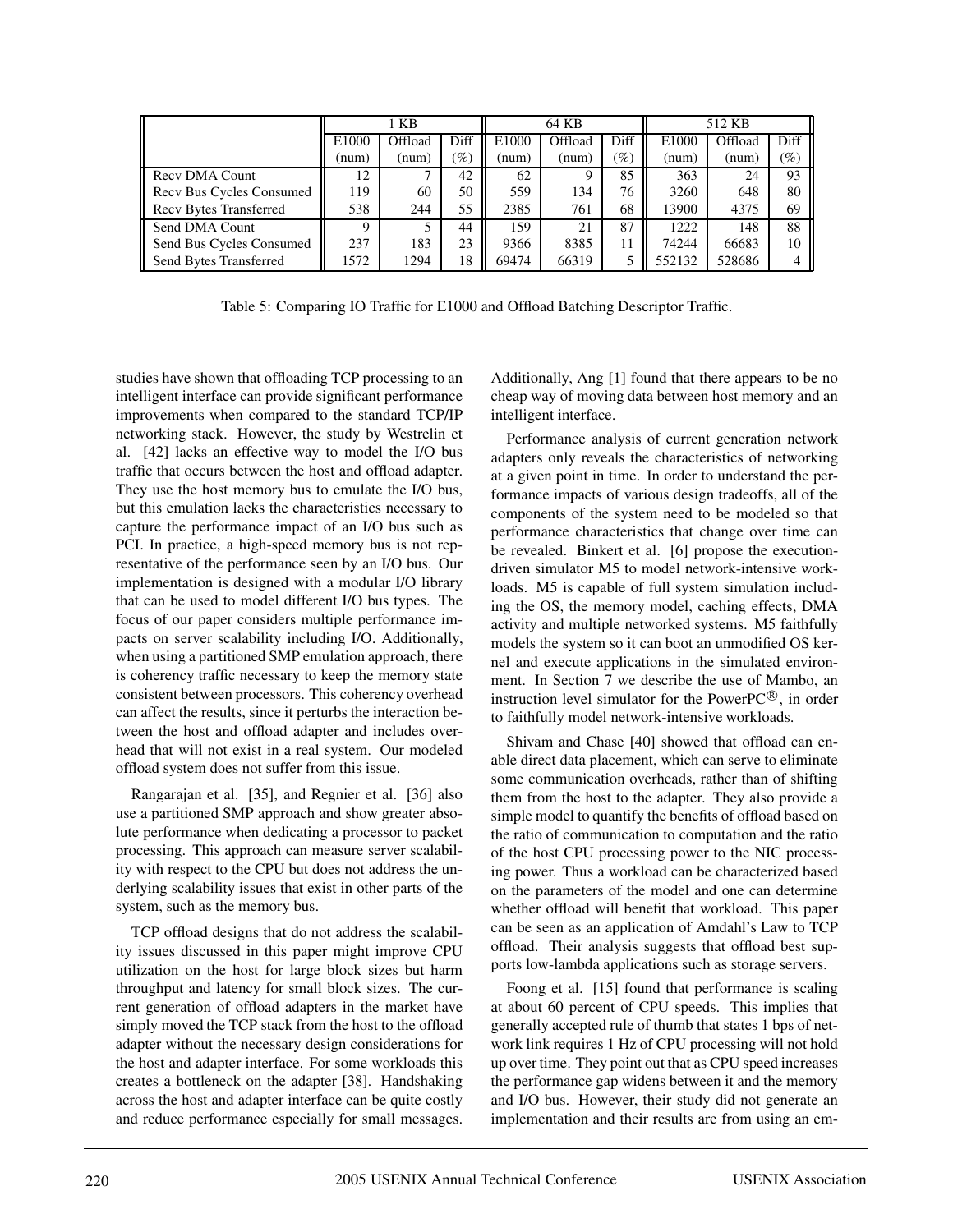ulated offload system. Our work has focused on these server scalability issues and created a design and implementation to study them.

#### **7 Summary and Future Work**

We have presented experimental evidence that quantifies how poorly server network throughput is scaling with CPU speed even with sufficient link and I/O bandwidth. We argue the scalability problem is due to specific operations that limit scalability, in particular bus crossings, cache misses and interrupts. Furthermore, we have shown experimental evidence that quantifies how bus crossings and cache misses are scaling poorly with CPU speed. We have designed a new host/adapter interface that exploits additional processing at the network interface to reduce scalability-limiting operations. Experiments with a software prototype of our offloaded TCP stack show that it can substantially reduce bus crossings. By allowing the host to deal with network data in fewer pieces, we expect our design to reduce cache misses and interrupts as well. Work is ongoing to continue development of the prototype and extend our analysis to study the effects on cache misses and interrupts.

As described in Section 4.5, the current prototype does not yet implement all aspects of the design. We are continuing development with an emphasis on further aggregation and reduction of operations that limit scalability. Future additions include a batching accept operation, an accept that returns after data arrives on the connection, a send-and-close function, and cumulative completion semantics.

We are also preparing to evaluate our prototype in Mambo, a simulation environment for PowerPC $^{\circledR}$  systems [39]. Running in Mambo provides the ability to measure cache behavior and quantify the impact of hardware parameters such as processor clock rates, cache sizes, associativity and miss penalties. Mambo allows us to run the OSLayer (host) and Event-driven TCP (adapter) portions of the prototype on distinct simulated processors. We can thus determine the hardware resources needed on the adapter to support a given host workload.

Finally, we intend to extend the prototype and simulation to encompass low-level device interaction. This will entail replacing the socket-based version of IOLib with a version that communicates across a hardware interconnect such as PCI or InfiniBand $\mathcal{R}$ . This will allow us to predict throughput and latency on simulated nextgeneration interconnects.

#### **References**

[1] Boon S. Ang. An evaluation of an attempt at offloading TCP/IP protocol processing onto an i960rn-based NIC.

Technical Report 2001-8, HP Labs, Palo Alto, CA, Jan 2001.

- [2] Mohit Aron and Peter Druschel. TCP implementation enhancements for improving Webserver performance. Technical Report TR99-335, Rice University Computer Science Dept., July 1999.
- [3] Mohit Aron and Peter Druschel. Soft timers: Efficient microsecond software timer support for network processing. *ACM Transactions on Computer Systems*, 18(3):197–228, 2000.
- [4] The Infiniband Trade Association. The Infiniband architecture. http://www.infinibandta.org/ specs.
- [5] Gaurav Banga, Jeffrey Mogul, and Peter Druschel. A scalable and explicit event delivery mechanism for UNIX. In *Proceedings of the USENIX 1999 Technical Conference*, Monterey, CA, June 1999.
- [6] Nathan L. Binkert, Erik G. Hallnor, and Steven Reinhardt. Network-oriented full-system simulation with M5. In *Proceedings Sixth Workshop on Computer Architecture Evaluation using Commercial Workloads CAECW*, Anaheim, CA, Feb 2003.
- [7] Brent Callaghan, Theresa Lingutla-Raj, Alex Chiu, Peter Staubach, and Omer Asad. NFS over RDMA. In *Proceedings ACM SigComm Workshop on Network-I/O Convergence (NICELI)*, Karlsruhe, Germany, Aug 2003.
- [8] Mallikarjun Chadalapaka, Uri Elzur, Michael Ko, Hemal Shah, and Patricia Thaler. A study of iSCSI extensions for RDMA (iSER). In *Proceedings ACM SigComm Workshop on Network-I/O Convergence (NICELI)*, Karlsruhe, Germany, Aug 2003.
- [9] David D. Clark, Van Jacobson, John Romkey, and Howard Salwen. An analysis of TCP processing overhead. *IEEE Communications Magazine*, 27(6), June 1989.
- [10] Intel Corporation. Small packet traffic performance optimization for 8255x and 8254x Ethernet controllers. Technical Report Application Note (AP-453), Sept 2003.
- [11] Ixia Corporation. ANVL TCP testing tool. http:// www.ixiacom.com/.
- [12] The Standard Performance Evaluation Corporation. SPECWeb99. http://www.spec.org/osg/ web99, 1999.
- [13] Chris Dalton, Greg Watson, David Banks, Costas Clamvokis, Aled Edwards, and John Lumley. Afterburner. *IEEE Network*, 11(2):36–43, July 1993.
- [14] Peter Druschel, Larry Peterson, and Bruce Davie. Experiences with a high-speed network adaptor: A software perspective. In *ACM SIGCOMM Symposium*, London, England, August 1994.
- [15] Annie P. Foong, Thomas R. Huff, Herbert H. Hum, Jaidev P. Patwardhan, and Greg J. Regnier. TCP performance re-visited. In *Proceedings International Symposium on Performance Analysis of Systems and Software ISPASS*, Austin, TX, March 2003.